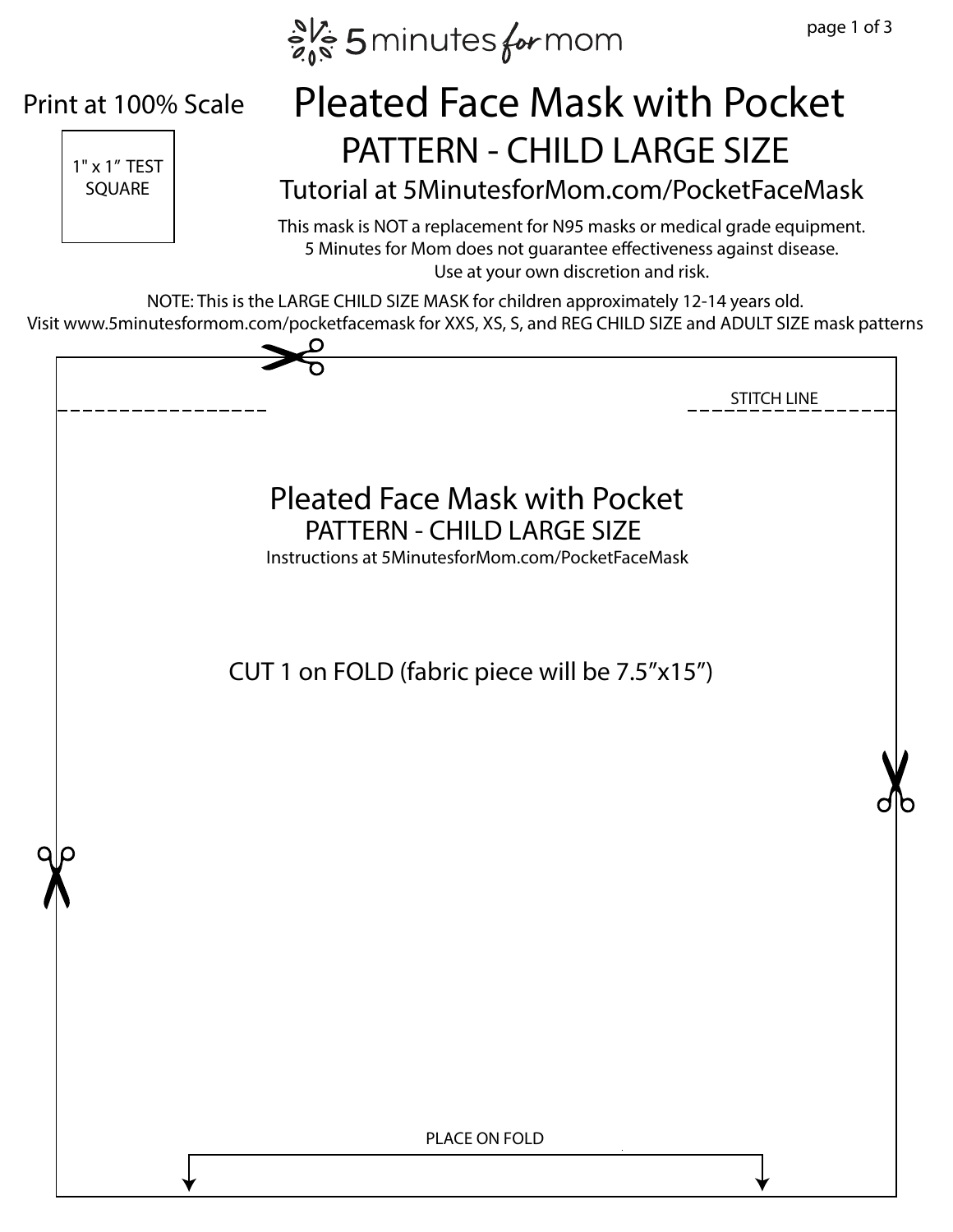$e^{N_c}$  5 minutes for mom





## $\overline{P_{11}^{11} \times 11^{11} \text{ TEST}}$  PATTERN - CHILD LARGE SIZE Pleated Face Mask with Pocket

## SQUARE Tutorial at 5MinutesforMom.com/PocketFaceMask

This mask is NOT a replacement for N95 masks or medical grade equipment. 5 Minutes for Mom does not guarantee effectiveness against disease. Use at your own discretion and risk.

NOTE: This is the LARGE CHILD SIZE MASK for children approximately 12-14 years old. Visit www.5minutesformom.com/pocketfacemask for XXS, XS, S, and REG CHILD SIZE and ADULT SIZE mask patterns



Face masks should not be used on children under two years of age or on any person who is unable to remove the mask themselves or who is experiencing difficulty breathing.